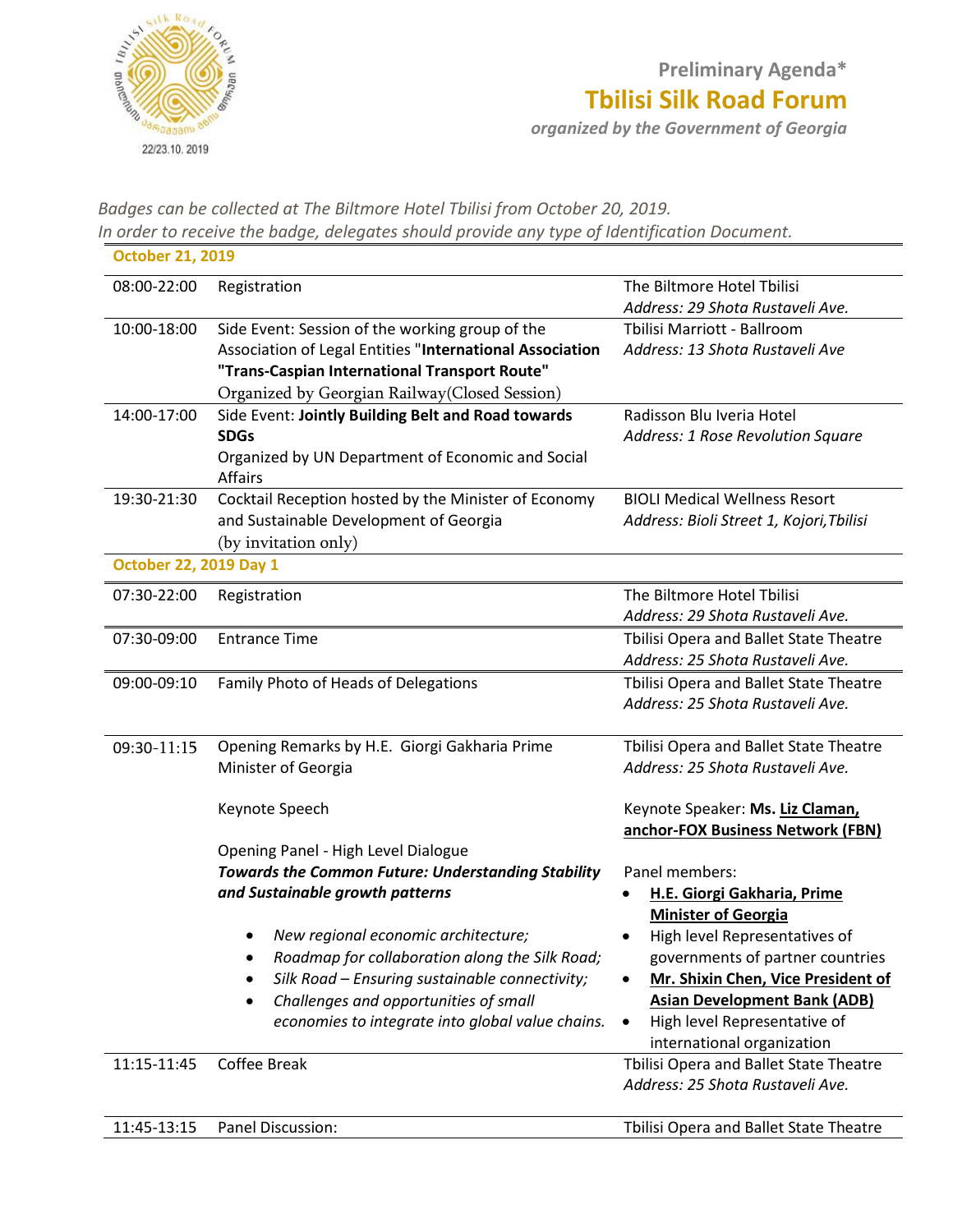## **Preliminary Agenda\* Tbilisi Silk Road Forum**

*organized by the Government of Georgia* 

**SIDRO TBILLY** 22/23.10.2019

#### **Trade2Win**

### *Address: 25 Shota Rustaveli Ave.*

|             | Challenges and opportunities to enable<br>transformative change for improved SME<br>competitiveness to facilitate their growth and<br>integration in global markets;<br>Aspects of strengthened quality infrastructure<br>for regional integration and trade<br>development, new modes of partnerships to<br>enable growth markets;<br>Key trends in trade and investment, including<br>$\bullet$<br>the digitalization of economies and the role of<br>the Fourth Industrial Revolution to connect<br>societies into the global economy. | Panel moderator: Mr. Aaron<br><b>Heslehurst, Presenter, BBC WORLD</b><br><b>NEWS</b><br>Panel members:<br>Representative of Georgian<br>Government<br>Representative of governments of<br>partner countries<br>Mr. Yonov Frederick Agah-<br>٠<br><b>Deputy Direcror General, WTO</b><br>Ms. Arancha González, Executive<br><b>Director, International Trade</b><br>Center<br>Representative of private<br>sector/sector expert |
|-------------|-------------------------------------------------------------------------------------------------------------------------------------------------------------------------------------------------------------------------------------------------------------------------------------------------------------------------------------------------------------------------------------------------------------------------------------------------------------------------------------------------------------------------------------------|--------------------------------------------------------------------------------------------------------------------------------------------------------------------------------------------------------------------------------------------------------------------------------------------------------------------------------------------------------------------------------------------------------------------------------|
| 13:00-16:00 | General Meeting of the Association of Legal Entities                                                                                                                                                                                                                                                                                                                                                                                                                                                                                      | Tbilisi Marriott - Ballroom                                                                                                                                                                                                                                                                                                                                                                                                    |
|             | "International Association "Trans-Caspian                                                                                                                                                                                                                                                                                                                                                                                                                                                                                                 | Address: 13 Shota Rustaveli Ave                                                                                                                                                                                                                                                                                                                                                                                                |
|             | <b>International Transport Route"</b>                                                                                                                                                                                                                                                                                                                                                                                                                                                                                                     |                                                                                                                                                                                                                                                                                                                                                                                                                                |
|             | Organized by Georgian Railway (Closed Session)                                                                                                                                                                                                                                                                                                                                                                                                                                                                                            |                                                                                                                                                                                                                                                                                                                                                                                                                                |
| 13:15-14:30 | Lunch                                                                                                                                                                                                                                                                                                                                                                                                                                                                                                                                     | MOMA-The Museum Of Modern Art                                                                                                                                                                                                                                                                                                                                                                                                  |
|             |                                                                                                                                                                                                                                                                                                                                                                                                                                                                                                                                           | 27 Shota Rustaveli Ave.                                                                                                                                                                                                                                                                                                                                                                                                        |
| 14:30-16:00 | <b>Parallel Panel Discussion:</b>                                                                                                                                                                                                                                                                                                                                                                                                                                                                                                         | The Biltmore Hotel Tbilisi - Ballroom                                                                                                                                                                                                                                                                                                                                                                                          |
|             | Innovation driven growth - Artificial Intelligence (AI)<br>for Silk Road                                                                                                                                                                                                                                                                                                                                                                                                                                                                  | Address: 29 Shota Rustaveli Ave.                                                                                                                                                                                                                                                                                                                                                                                               |
|             |                                                                                                                                                                                                                                                                                                                                                                                                                                                                                                                                           | Panel moderator: Mr. Rob McCargow:                                                                                                                                                                                                                                                                                                                                                                                             |
|             | Policy and regulatory frameworks;                                                                                                                                                                                                                                                                                                                                                                                                                                                                                                         | Director of Artificial Intelligence, PwC                                                                                                                                                                                                                                                                                                                                                                                       |
|             | AI in research and development;<br>٠                                                                                                                                                                                                                                                                                                                                                                                                                                                                                                      |                                                                                                                                                                                                                                                                                                                                                                                                                                |
|             | AI ethics and challenges;                                                                                                                                                                                                                                                                                                                                                                                                                                                                                                                 | Panel members:                                                                                                                                                                                                                                                                                                                                                                                                                 |
|             | Opportunities for cross-border regulation of AI                                                                                                                                                                                                                                                                                                                                                                                                                                                                                           | Representative of Georgian                                                                                                                                                                                                                                                                                                                                                                                                     |
|             | and other 4th Industrial Revolution                                                                                                                                                                                                                                                                                                                                                                                                                                                                                                       | Government                                                                                                                                                                                                                                                                                                                                                                                                                     |
|             | technologies.                                                                                                                                                                                                                                                                                                                                                                                                                                                                                                                             | Representative of governments of<br>partner countries                                                                                                                                                                                                                                                                                                                                                                          |
|             |                                                                                                                                                                                                                                                                                                                                                                                                                                                                                                                                           | Mr. Irakli Beridze, Head of the                                                                                                                                                                                                                                                                                                                                                                                                |
|             |                                                                                                                                                                                                                                                                                                                                                                                                                                                                                                                                           | <b>Centre for Artificial Intelligence</b>                                                                                                                                                                                                                                                                                                                                                                                      |
|             |                                                                                                                                                                                                                                                                                                                                                                                                                                                                                                                                           | and Robotics, United Nations                                                                                                                                                                                                                                                                                                                                                                                                   |
|             |                                                                                                                                                                                                                                                                                                                                                                                                                                                                                                                                           | <b>UNICRI</b>                                                                                                                                                                                                                                                                                                                                                                                                                  |
|             |                                                                                                                                                                                                                                                                                                                                                                                                                                                                                                                                           | Representative of private                                                                                                                                                                                                                                                                                                                                                                                                      |
|             |                                                                                                                                                                                                                                                                                                                                                                                                                                                                                                                                           | sector/sector expert                                                                                                                                                                                                                                                                                                                                                                                                           |
| 14:30-16:00 | <b>Parallel Panel Discussion:</b>                                                                                                                                                                                                                                                                                                                                                                                                                                                                                                         | Radisson Blu Iveria Hotel -                                                                                                                                                                                                                                                                                                                                                                                                    |
|             | The Future of Energy - Emerging trends,                                                                                                                                                                                                                                                                                                                                                                                                                                                                                                   | <b>Ballroom 1</b>                                                                                                                                                                                                                                                                                                                                                                                                              |
|             | Security and Sustainability of the Silk Road Energy Belt                                                                                                                                                                                                                                                                                                                                                                                                                                                                                  | Address: 1 Rose Revolution Square                                                                                                                                                                                                                                                                                                                                                                                              |
|             | and beyond                                                                                                                                                                                                                                                                                                                                                                                                                                                                                                                                |                                                                                                                                                                                                                                                                                                                                                                                                                                |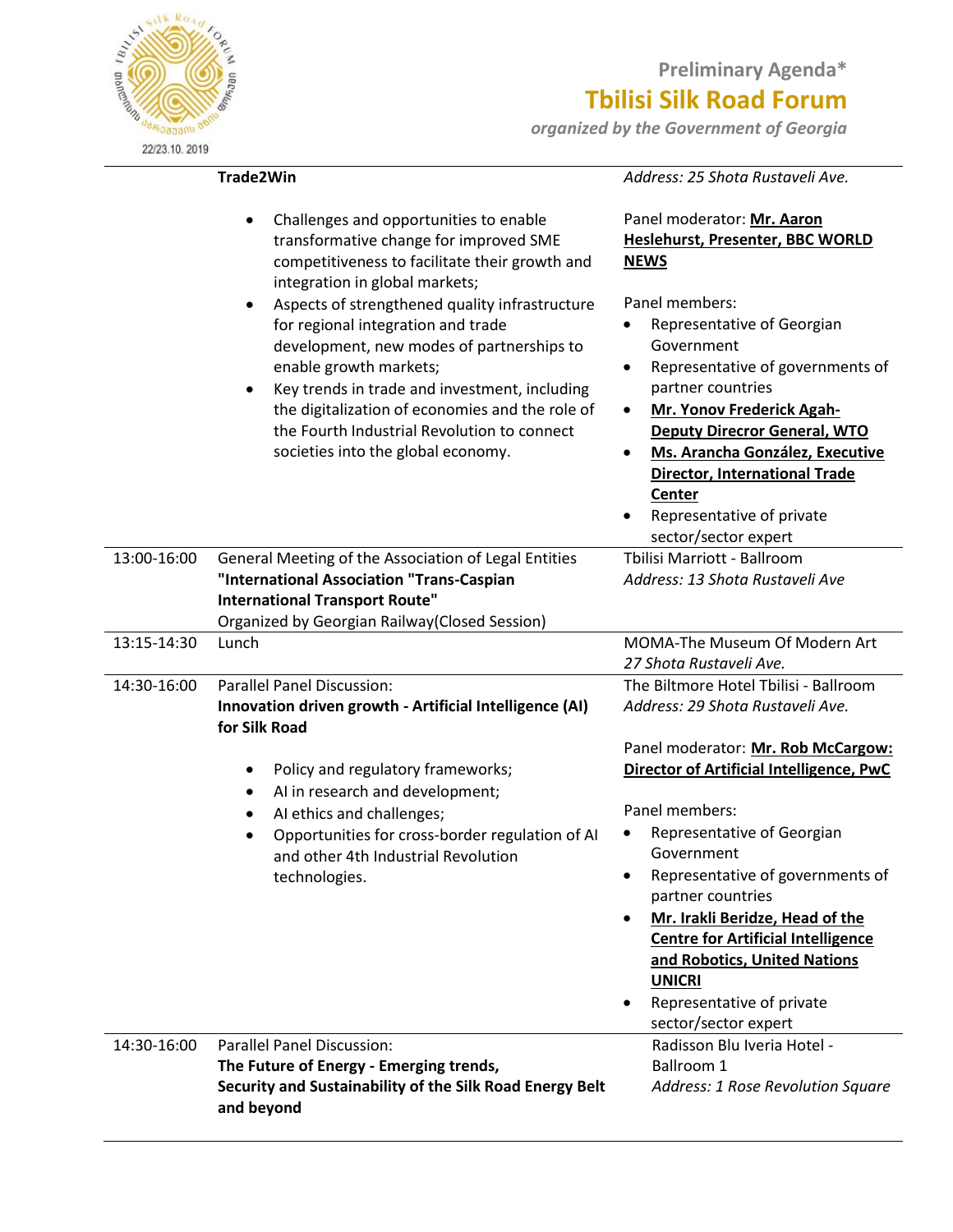

Ĭ.

L,

## **Preliminary Agenda\* Tbilisi Silk Road Forum**

*organized by the Government of Georgia* 

|             | Challenges and opportunities arising from<br>$\bullet$<br>future trends in Energy sector;<br>Digitalization of the energy sector;<br>$\bullet$<br>Energy security and sustainability;<br>Future of energy supply, renewable energy and<br>٠<br>increasing role of cross border trading;<br>The new electricity market and prospects for<br>regional power exchange. | Panel moderator: tbc<br>Panel members:<br>Representative of Georgian<br>Government<br>Representative of governments of<br>٠<br>partner countries<br>Representative of international<br>financial institution<br>Representative of international<br>organization<br>Representative of private<br>sector/sector expert |
|-------------|---------------------------------------------------------------------------------------------------------------------------------------------------------------------------------------------------------------------------------------------------------------------------------------------------------------------------------------------------------------------|----------------------------------------------------------------------------------------------------------------------------------------------------------------------------------------------------------------------------------------------------------------------------------------------------------------------|
| 14:30-16:00 | Parallel Side Event:                                                                                                                                                                                                                                                                                                                                                | Radisson Blu Iveria Hotel - Ballroom 2                                                                                                                                                                                                                                                                               |
|             | Connecting to Europe - The development of the                                                                                                                                                                                                                                                                                                                       | Address: 1 Rose Revolution Square                                                                                                                                                                                                                                                                                    |
|             | extended TEN-T                                                                                                                                                                                                                                                                                                                                                      |                                                                                                                                                                                                                                                                                                                      |
|             | Organized by European Investment Bank                                                                                                                                                                                                                                                                                                                               |                                                                                                                                                                                                                                                                                                                      |
| 16:00-16:30 | Coffee Break                                                                                                                                                                                                                                                                                                                                                        | The Biltmore Hotel Tbilisi Address: 29                                                                                                                                                                                                                                                                               |
|             |                                                                                                                                                                                                                                                                                                                                                                     | Shota Rustaveli Ave.                                                                                                                                                                                                                                                                                                 |
|             |                                                                                                                                                                                                                                                                                                                                                                     | / Radisson Blu Iveria Hotel                                                                                                                                                                                                                                                                                          |
|             |                                                                                                                                                                                                                                                                                                                                                                     | Address: 1 Rose Revolution Square                                                                                                                                                                                                                                                                                    |
| 16:30-18:00 | <b>Parallel Panel Discussion:</b>                                                                                                                                                                                                                                                                                                                                   | The Biltmore Hotel Tbilisi - Ballroom                                                                                                                                                                                                                                                                                |
|             | Transport Connectivity - Transformation along the Silk                                                                                                                                                                                                                                                                                                              | Address: 29 Shota Rustaveli Ave.                                                                                                                                                                                                                                                                                     |
|             | Road and beyond                                                                                                                                                                                                                                                                                                                                                     |                                                                                                                                                                                                                                                                                                                      |
|             |                                                                                                                                                                                                                                                                                                                                                                     | Panel moderator: Ms. Juliette Foster,                                                                                                                                                                                                                                                                                |
|             | Opportunities for improvement of transport                                                                                                                                                                                                                                                                                                                          | <b>Founder and Managing Director,</b>                                                                                                                                                                                                                                                                                |
|             | links along the Silk Road;                                                                                                                                                                                                                                                                                                                                          | <b>Magnus Communications; Former Sky</b>                                                                                                                                                                                                                                                                             |
|             | Infrastructure financing: successful models and<br>٠                                                                                                                                                                                                                                                                                                                | <b>News/BBC business presenter</b>                                                                                                                                                                                                                                                                                   |
|             | existing financial mechanisms;                                                                                                                                                                                                                                                                                                                                      |                                                                                                                                                                                                                                                                                                                      |
|             | Mobilization and leveraging of additional                                                                                                                                                                                                                                                                                                                           | Panel members:                                                                                                                                                                                                                                                                                                       |
|             | resources for transport infrastructure                                                                                                                                                                                                                                                                                                                              | Ms. Natia Turnava-Minister of                                                                                                                                                                                                                                                                                        |
|             | development;                                                                                                                                                                                                                                                                                                                                                        | <b>Economy and Sustainable</b>                                                                                                                                                                                                                                                                                       |
|             | ITC and digital solutions in transport and                                                                                                                                                                                                                                                                                                                          | <b>Development of Georgia</b>                                                                                                                                                                                                                                                                                        |
|             | logistics for safety, reliability and effective                                                                                                                                                                                                                                                                                                                     | Mr. Rossen Jeliazkov -<br>٠                                                                                                                                                                                                                                                                                          |
|             | supply chain management.                                                                                                                                                                                                                                                                                                                                            | <b>Minister of Transport,</b>                                                                                                                                                                                                                                                                                        |
|             |                                                                                                                                                                                                                                                                                                                                                                     | <b>Information Technology and</b>                                                                                                                                                                                                                                                                                    |
|             |                                                                                                                                                                                                                                                                                                                                                                     | <b>Communications of the</b>                                                                                                                                                                                                                                                                                         |
|             |                                                                                                                                                                                                                                                                                                                                                                     | <b>Republic of Bulgaria</b>                                                                                                                                                                                                                                                                                          |
|             |                                                                                                                                                                                                                                                                                                                                                                     | Representative of<br>٠                                                                                                                                                                                                                                                                                               |
|             |                                                                                                                                                                                                                                                                                                                                                                     | international financial                                                                                                                                                                                                                                                                                              |
|             |                                                                                                                                                                                                                                                                                                                                                                     | institution                                                                                                                                                                                                                                                                                                          |
|             |                                                                                                                                                                                                                                                                                                                                                                     | Mr. Umberto de Pretto,<br>٠                                                                                                                                                                                                                                                                                          |
|             |                                                                                                                                                                                                                                                                                                                                                                     | <b>Secretary General -</b>                                                                                                                                                                                                                                                                                           |
|             |                                                                                                                                                                                                                                                                                                                                                                     | <b>International Road Transport</b>                                                                                                                                                                                                                                                                                  |
|             |                                                                                                                                                                                                                                                                                                                                                                     | <b>Organization (IRU)</b>                                                                                                                                                                                                                                                                                            |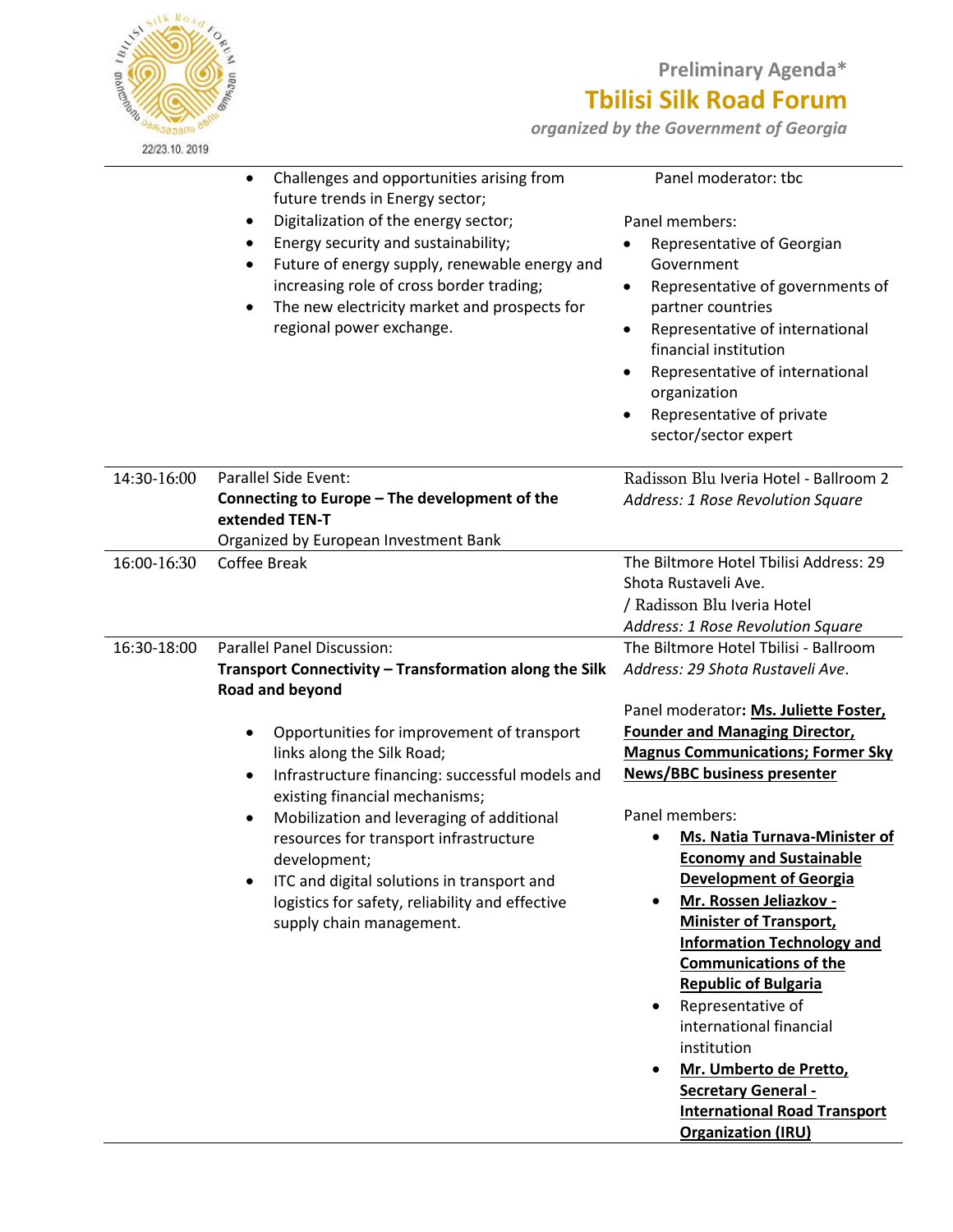

# **Preliminary Agenda\* Tbilisi Silk Road Forum**

*organized by the Government of Georgia* 

• Representative of private sector/sector expert

| 16:30-18:30 | Parallel Side Event:                                          | The Biltmore Hotel Tbilisi-         |
|-------------|---------------------------------------------------------------|-------------------------------------|
|             | "Silk Road Knowledge Dialogue"                                | Amphitheatre                        |
|             | Organized by the CAREC Institute                              | Address: 29 Shota Rustaveli Ave.    |
| 16:30-19:00 | Parallel Side Event:                                          | Radisson Blu Iveria Hotel - Meeting |
|             | <b>Improving Freight Transit and Logistics Performance of</b> | Room                                |
|             | the Trans-Caucasus Transit Corridor                           | Address: 1 Rose Revolution Square   |
|             | Organized by World Bank                                       |                                     |
| 20:00-23:00 | Gala Dinner hosted by the Prime Minister of Georgia (by       | Republic                            |
|             | invitation only)                                              | Address: 6 Rose Revolution Square   |
|             |                                                               |                                     |

| <b>October 23, 2019 Day 2</b> |                |                                                 |
|-------------------------------|----------------|-------------------------------------------------|
| 09:00-10:00                   |                | The Biltmore Hotel Tbilisi                      |
|                               | Welcome Coffee | Address: 29 Shota Rustaveli Ave.                |
| 10:00-10:15                   | Welcome Speech | H.E. Giorgi Gakharia, Prime Minister of Georgia |

#### Panel Discussion: **Invest2Succeed**

| 10:15-11:15<br><b>Session I - Georgia Rising - Facilitating</b><br><b>Impact Investment</b>                                                                                                                                                                                                                                                                                                                                 | The Biltmore Hotel Tbilisi - Ballroom<br>Address: 29 Shota Rustaveli Ave.                                                                                                                                                                                                                                                                                                                      |
|-----------------------------------------------------------------------------------------------------------------------------------------------------------------------------------------------------------------------------------------------------------------------------------------------------------------------------------------------------------------------------------------------------------------------------|------------------------------------------------------------------------------------------------------------------------------------------------------------------------------------------------------------------------------------------------------------------------------------------------------------------------------------------------------------------------------------------------|
| Investment Attractiveness Update:<br>$\bullet$<br>Reforms and Initiatives aimed at<br>further improving Business Climate;<br>Georgia - a rising destination for<br>$\bullet$<br>new investment opportunities;<br>Recent initiative of Georgia's<br>$\bullet$<br>sustainable development<br>aspirations towards greener<br>economy;<br>Facilitating Impact Investments for<br>$\bullet$<br>Sustainable Economic Development. | Panel moderator: tbc<br>Panel members:<br>Ms. Natia Turnava-Minister of Economy<br>$\bullet$<br>and Sustainable Development of Georgia<br>Mr. David Saganelidze, CEO of JSC<br>$\bullet$<br><b>Partnership Fund</b><br>Representative of Private Companies<br>$\bullet$<br>operating in Georgia<br>Mr. Lasha Mikava, General Director of<br>$\bullet$<br><b>Georgian Industrial Group -GIG</b> |